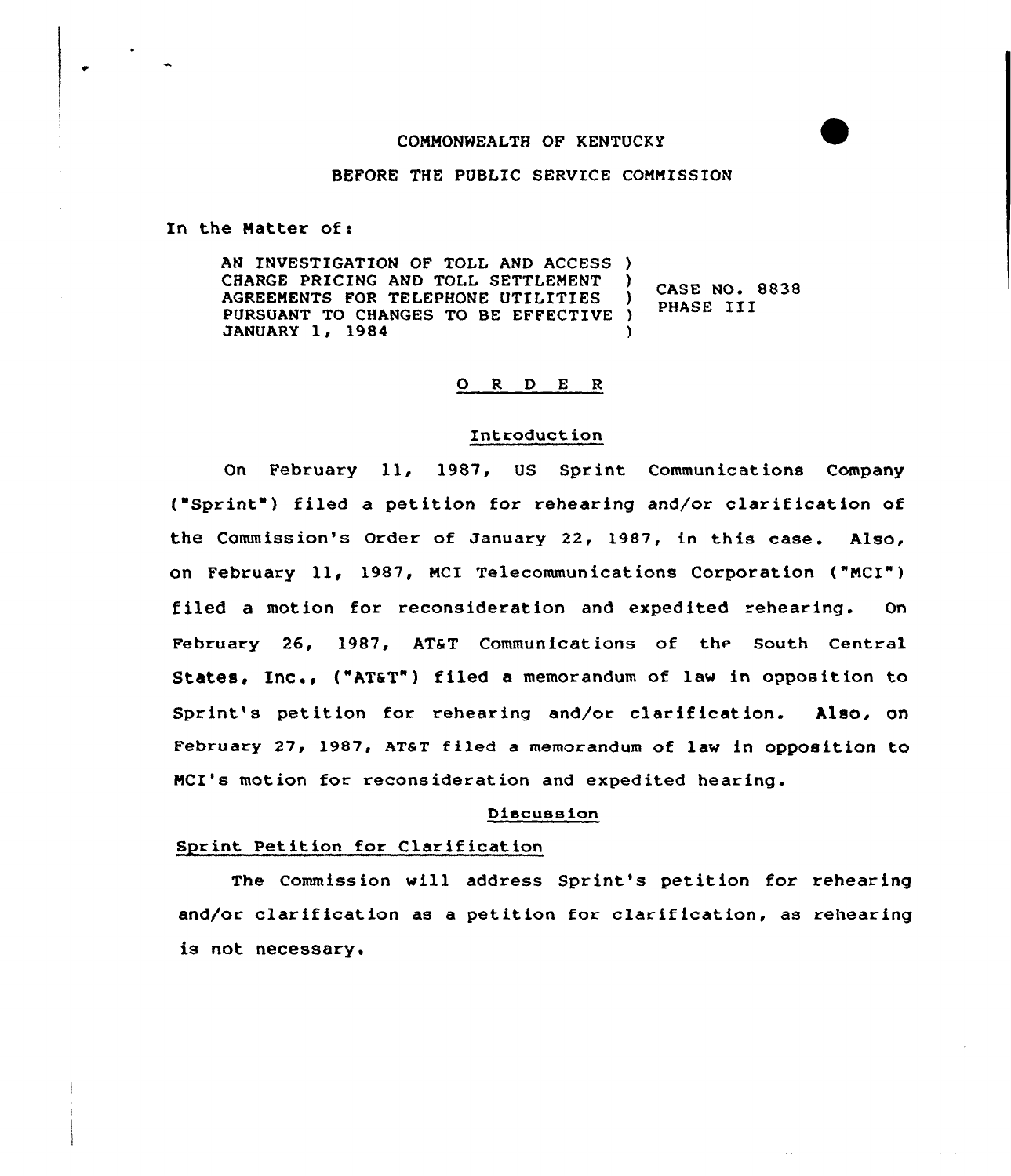In its Order of January 22, 1987, the Commission required that a 55 percent discount apply to ULAS<sup>1</sup> charges for feature group "A" access service, omitting mention of feature group "B" access service, which is also non-premium access service.

Sprint "requests that the Commission clarify that the ULAS discount made available in its  $BHMOC<sup>2</sup>$  Order is equally applicable to ULAS interLATA channels in proportional relation to PG-B as well as FG-A access services ordered." $3$ 

ATaT opposes Sprint's petition for clarif ication on the grounds that there is no evidence in the record of this case to support application of a 55 percent ULAS discount to feature group B" access service and that the extension of the discount to feature group "B" access service would be procedurally incorrect.

In the opinion of the Commission, Sprint's petition fox clarification should be granted and the 55 percent ULAS discount should apply to all non-premium access service. The intent of the Commission's Order of January 22, 1987, was that the discount apply to both feature group "A" access service and feature group "B" access service, as both are forms of non-premium access service. Moreover, contrary to AT&T assertions, the record in this case is replete with evidence to support application of the discount to both feature gxoup "A" access service and feature

 $\mathbf{1}$ Universal Local Access Service.

<sup>2</sup> Busy Hour Minutes of Capac ity.

<sup>3</sup> Sprint Petition for Rehearing and/or Clarification, Piled on February ll, 1987, page 3.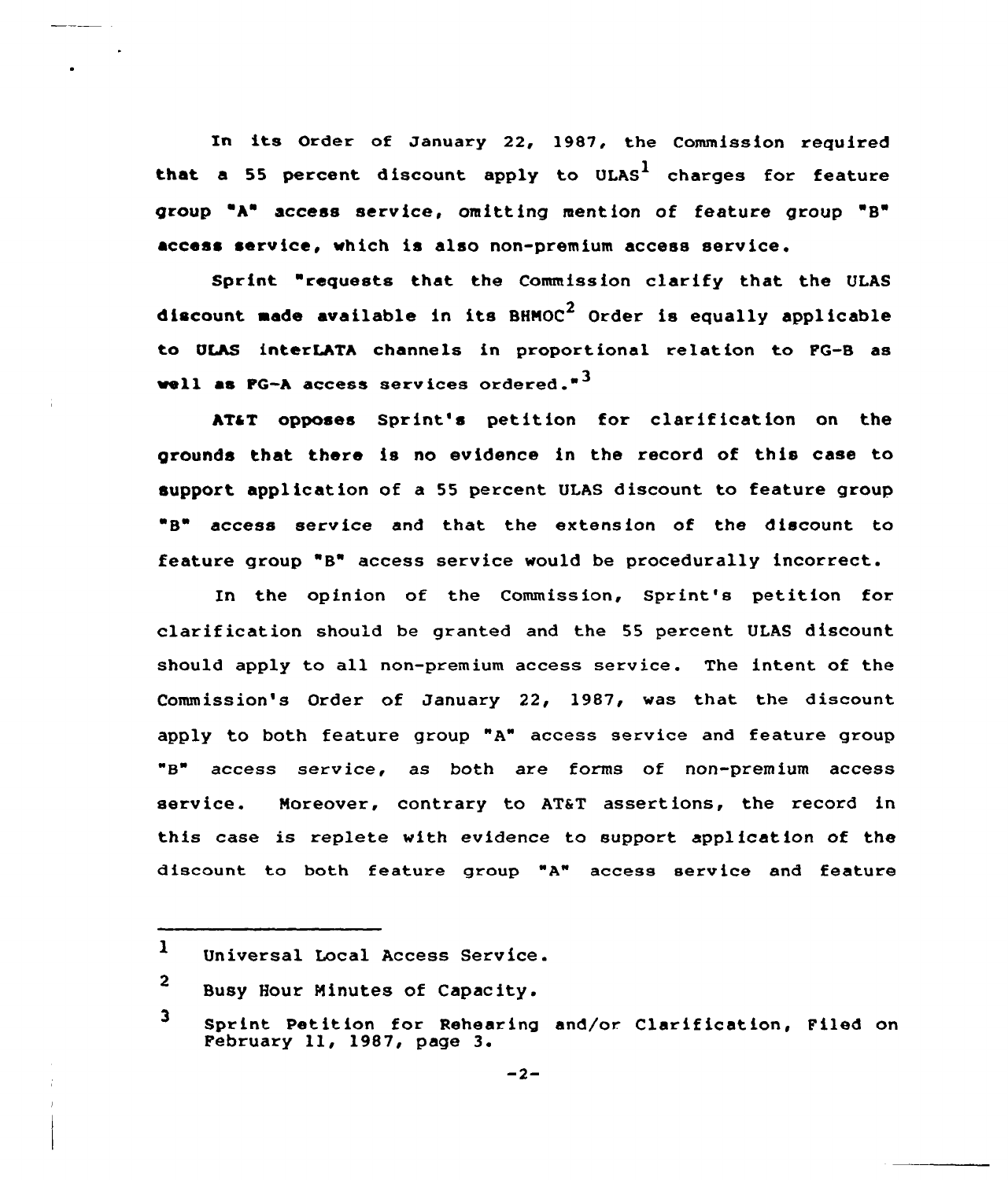group B" access service, including remarks by its own witnesses on cross-examination.

NCI Notion for Reconsideration and Expedited Hearing

Although NCI's motion for reconsideration and expedited hearing cites the Commission's Order of January 22, 1987, it does not address any issue relevant to that Order. Instead, MCI "requests that the Commission finally determine the issues that have been presented concerning the underlying fairness and equity of the ULAS provisions and that it grant the relief requested herein and in the Motion to Reject the ULAS Tariffs<sup>4</sup> and Complaint<sup>5</sup> (and request for audit) previously filed with the Commission. <sup>~</sup> <sup>6</sup>

AT&T opposes MCI's motion for reconsideration and expedited hearing on the grounds that NCI failed to persuade the Commission of its position and seeks to reargue evidence that it has already presented.

The issues raised in NCI's motion for reconsideration and expedited hearing are the same as those raised in its earlier motion to reject ULAS tariff filings and complaint against South Central Bell Telephone Company ("SCB") as ULAS pool administrator. These matters are pending before the Commission and will be the

<sup>4</sup> Filed an October 27, 1986.

<sup>5.</sup> Ibid.

<sup>6</sup> Notion of NCI Telecommunications Corporatian for Reconsideration and Expedited Hearing, Filed on February ll, 1987, page 1.